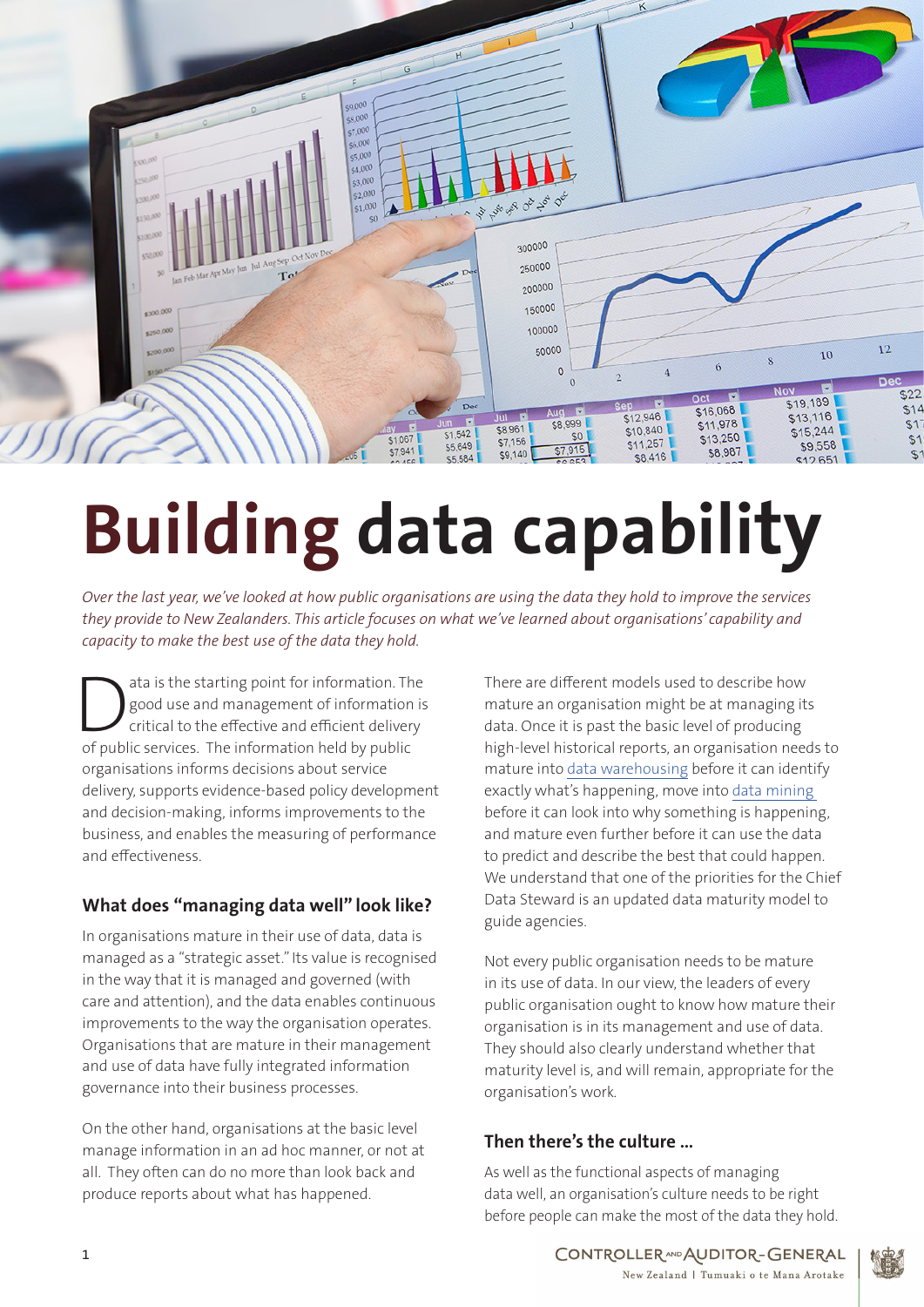Part of the culture of an organisation is its appetite for risk. It's important that the public has trust and confidence in the public sector. To manage public resources wisely and well, organisations need to be careful about managing in a structured way and avoiding unnecessary risks. That means having approved plans, established ways of working, and a clear business purpose for what the organisation does.

Innovating with data analysis can seem risky. People told us that the public sector does not have an environment where it is "safe to fail" when trying to innovate with data analysis:

*Leaders do fear failure – and rightly so. However, if we really want to use data to improve the lives of New Zealanders we have to create an environment where it is "safe to learn". This means "it's safe/okay to try out new things"… Be bold and be brave.* 

Bringing data into an organisation that is still developing its data analysis capability can be disruptive. It can require changes to operating models, technology, and attitudes. For example, data analysts will want the freedom to explore what data sets can show or reveal, but other staff might want to see the business case for that experimenting or block it because the end use has not been agreed to.

Data experts are brought in to an organisation in order to disrupt the current ways of working; they are hired to question, to analyse anew, to show how and where improvements could be made. The culture of the organisation needs to be supportive of this uncomfortable disruption, because the disruption is exactly where the potential value lies.

People we interviewed told us that data experts often hail from overseas, so their working style and expectations about how things get done can sometimes differ from those of their colleagues.

People also told us that leaders of public organisations trying to do new things with sets of data need to be:

- strong supporters of using data to deliver better outcomes for New Zealanders;
- prepared to use data to make evidence-based decisions;
- prepared to allow their staff to work between functional teams internally and work with other public organisations;
- designing services that put New Zealanders at the centre of the design process;
- encouraging and empowering of innovation;
- accepting of the diversity in personalities and ways of working that data analysts can bring; and
- committed to starting small and getting the basics right.

The leadership team also needs to include someone who is an advocate or champion of mature data use.

The point about diversity was strongly made in interviews. Data specialists were described as creative non-linear thinkers who are trying to work in a structured linear world. The challenge, we were told, is having managers who can

effectively manage these creative innovators without letting them feel "battered and bruised" by the organisation's operating environment. One interviewee said that data people will:

*… often have a very different working style to the rest of the entity. Don't try to fit the square peg into the round hole.*

When talking about the need for leaders who are open to new and innovative approaches, one interviewee said:

*Typically, members of the executive make decisions based on their experience rather than on data analysis. Suddenly, because the data analysis is accurate, undisputable, and predictive, it can be a bit ground shaking. The best executives are the ones who aren't afraid to make changes based on the evidence.*

*If we really want to use data to improve the lives of New Zealanders we have to create an environment where it is "safe to learn".*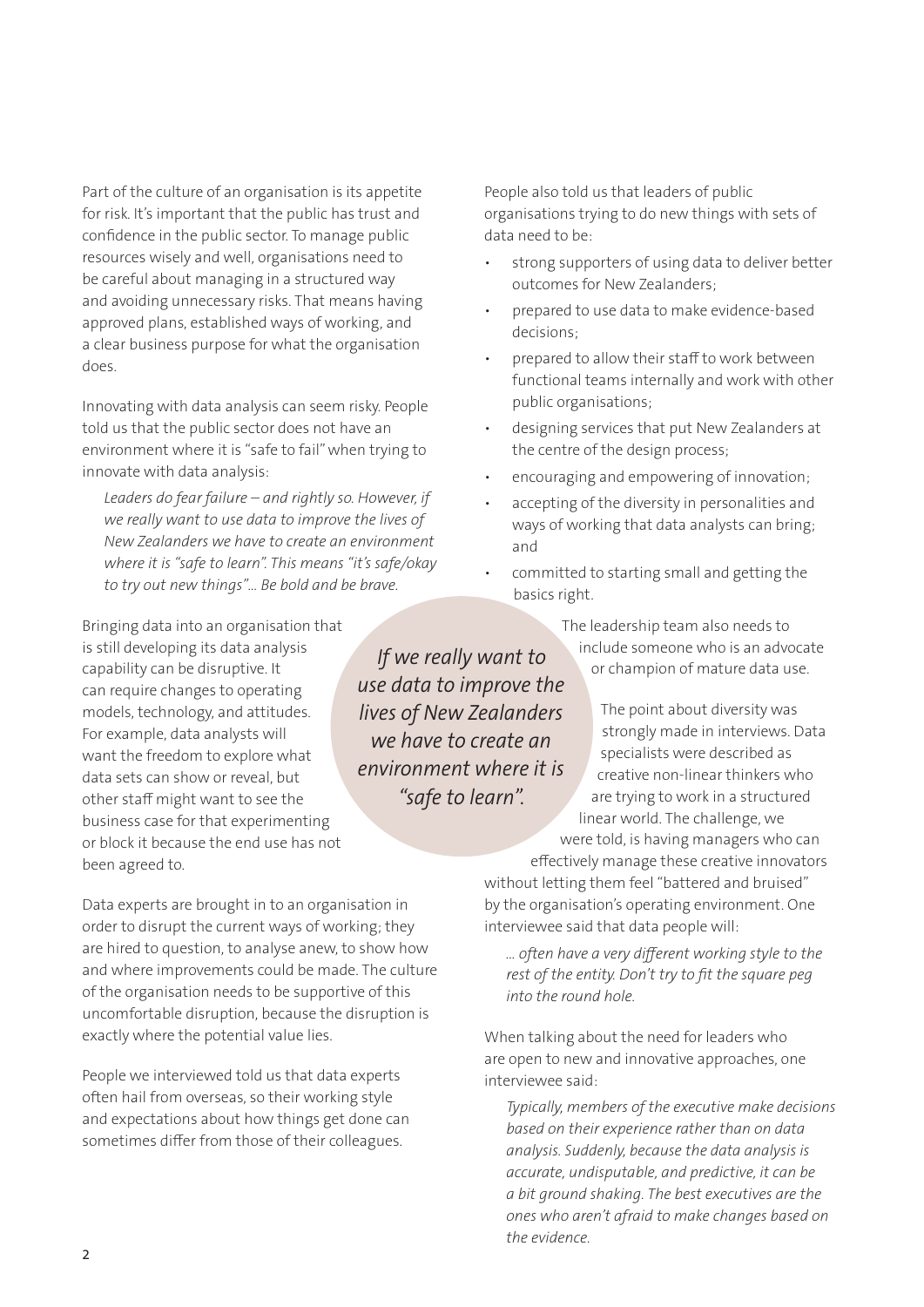## *Data experts are brought in to an organisation in order to disrupt the current ways of working; they are hired to question, to analyse anew, to show how and where improvements could be made.*

### **What are the challenges?**

When we interviewed people, most told us that the biggest challenges were about capacity and capability. We had assumed that most of the entities we interviewed would have well-established teams using data to improve public services. However, some people interviewed said their entity was just starting to build their data analysis team. Others talked about having to figure matters out for themselves:

*There is no clear path for how to manage data teams. It's like Star Trek – you are going where no one has gone before. At present there is not a standard set of best practices for managing big data teams and projects.*

Building teams isn't easy. There are many different skillsets needed for mature data management. It's a tight labour market for data experts and the skills needed are in short supply.

People told us that this leads to public organisations trying to find staff or contractors who have all the necessary skills – including the ability to structure data sets; interrogate data; maintain data quality; analyse data competently; communicate clearly with colleagues, the public, and senior managers about the significance of what the data shows; and the vision to see how the knowledge gained from the data could be used to improve services.

That is a rare combination of skills and experience. People we interviewed kept referring to it as the search for a unicorn.

#### **Responding to the challenges**

During our interviews, we asked people what they were doing about the capability and capacity challenges they faced.

We found a variety of approaches to building capability. Many people interviewed were trying to start small, iterate, and increase the team size

and capability as they proved their value to the organisation. One interviewee said:

*To be honest, I think this is the best way of introducing any new functional area, not to go large but actually test the water, show some value and then grow from there, while at the same time thinking strategically.*

Other people we interviewed said they were always going to have small teams (fewer than five staff). To boost their capability they were also working in partnership with others, such as the New Zealand Police, the University of Waikato, and the Institute of Environmental Science and Research. Many of these were new partnership arrangements.

Only a couple of public organisations had large teams of people (more than 20) working on data initiatives to improve public services. All of these organisations had been through recent restructuring at the time of our interviews. The changes were designed to reposition teams so they could be more focused on using data for evidence-based decisions about service improvements.

A couple of people we interviewed said they would start building their team capabilities by hiring graduates and interns and training them.

People talked about trying to centralise their data analytics functions to get around the capability and capacity problems. For some, that meant putting the data experts in or alongside teams that were "closer to the action" of the organisation. Doing so made the data work more visible, gave the data experts easier access to complementary skills, and highlighted the work's importance. For others, centralising meant co-operating with other public organisations to pool their scarce data expertise.

Several were looking to develop advanced data analytics platforms and new tools. Those with low levels of data maturity talked about a focus on data quality before looking to analytics.